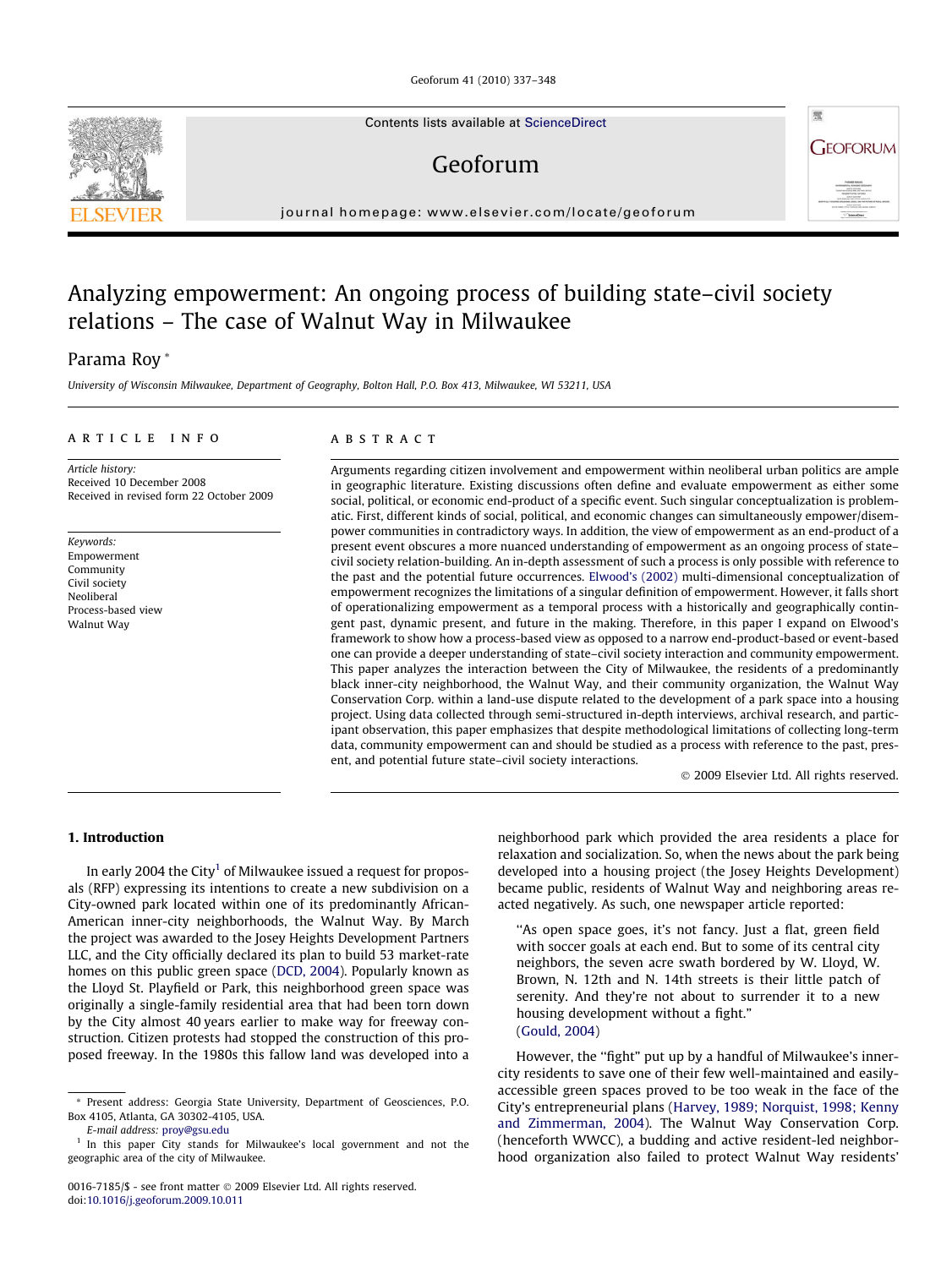demands. The organization opted to support the City's agenda. The residents' plea to the City ''to preserve Lloyd Park as a park, rather than sell it for development" [\(Friends of Lloyd Park, 2004a](#page--1-0)) fell on deaf ears and an already underserved inner-city neighborhood ([Public Policy Forum, 2002; Heynen et al., 2006\)](#page--1-0) lost another of its green spaces.

This is not an uncommon story. Examples of state–civil society or City–community struggle over land-use in general [\(Martin,](#page--1-0) [2004\)](#page--1-0) and open green spaces in particular ([Smith and Kurtz,](#page--1-0) [2003\)](#page--1-0) are widespread in the US, especially under the present trend of urban renewal and economic revitalization efforts. The majority of those stories end with the business-minded City claiming yet more victories, stifling the community demands of democratic land-use decision-making and civic empowerment, and so does this one. If we envision empowerment as some end-product either gained or lost by the civil society as a result of a specific event, the above case will appear to be a fairly common one of civil society's disempowerment and co-optation into the more powerful political–economic structure. Existing literature on neoliberal urban governance and state–civil society relations often characterizes empowerment as such an end-product; a final social, economic or political condition, or a material good either won or lost as a result of a single event or action. I call this the event-based or endproduct-based assessment of empowerment. This conceptualization of empowerment fails to reveal its full complexity as a continuing process of negotiation for greater power; a process of relationbuilding that cannot be fully assessed without reference to the past and the potential future. Focusing only on a present event can obscure our evaluation of such City–community interaction. Thus, in this paper I emphasize the need to mobilize a process-based conceptualization of empowerment.

The literature on state–civil society<sup>2</sup> relationships seems to offer multiple and often contradictory theories. Some scholars view the rise of civil society<sup>3</sup> through an emerging non-profit/voluntary sector as empowering and beneficial for communities; many others consider it to be rather disempowering. However, very few have attempted to analyze critically the concept of empowerment. Questions about definition(s), nature, and assessment of empowerment seem to remain largely unaddressed in geographic studies. The limited work that exists focuses on singular definitions based on substantive typologies of empowerment ([McClendon, 1993; Lake](#page--1-0) [1994; Rocha, 1997\)](#page--1-0) as either some socio-political, economic, or environmental condition/end-product necessary for the enhancement of community wellbeing. In reality, however, civic empowerment may consist of multiple dimensions leading to contradictory changes in the state–civil society power relation. Recognizing the limitations of such singular definitions [Elwood \(2002\)](#page--1-0) has provided a multidimensional framework of analysis that enables us to focus simultaneously on different substantive aspects of empowerment that may occur through distributive, procedural, and capacity-building related changes (I provide a detailed description of these multiple dimensions of empowerment as portrayed by Elwood in the next section). While this provides a strong starting point for assessing community empowerment, a discussion of empowerment as a temporal process that is embedded within the continuum of the past, present, and the

future could further strengthen Elwood's framework. Evaluating empowerment along such a temporal continuum can enhance our ability to be simultaneously sympathetic towards community achievements and critical about the pseudo-achievements that can easily be misinterpreted as means of community empowerment.

In this paper, therefore, I attempt to build on Elwood's work by emphasizing the temporal nature of the process of becoming empowered. I explore the contestation and negotiation among the residents of Walnut Way, their local neighborhood organization, the WWCC, and the City around the event of Josey Heights Development on Lloyd St. Park. Based on this analysis I argue that empowerment for civic organizations, like the WWCC, and by extension their constituent communities, is an ongoing process with a historically and geographically contingent past, a dynamic present, and a future in the making. As such, past state–civil society relations, present strengths and weaknesses within such relations, and future speculations and expectations, all play a crucial role in molding the process of negotiating empowerment. Hence, we should be wary of describing a community's empowerment or disempowerment as a final state and assess state–civil society interaction through a temporal lens. This will add clarity to our understanding of the complex nature of empowerment. Also, by being more perceptive towards past, present and future state– community interaction, a temporal analysis of empowerment may potentially overcome the hegemonic representation of the all-powerful neoliberal state. Therein lays the significance of broadening Elwood's multi-dimensional analysis of empowerment simultaneously into a temporal process-oriented one.

#### 2. Empowerment – an overused yet under-theorized concept

Empowerment is a powerful theoretical concept discussed in multiple social science disciplines including community psychology ([Rappaport, 1987; Zimmerman, 1990](#page--1-0)), political science [\(Rega](#page--1-0)[lado, 1988; Laws, 1994](#page--1-0)), and geography [\(Hasson and Ley, 1994;](#page--1-0) [Miller, 1994\)](#page--1-0). The interdisciplinary nature of the concept problematizes a coherent definition of the term. [Lake \(1994\)](#page--1-0) explains that empowerment or local autonomy represents people's control over the social production of places in which they live and work. Similarly, Friedmann suggests that the long term objective of socio-political empowerment is ''to rebalance the structure of power in society by making state action more accountable, strengthening the power of civil society in the management of its own affairs, and making corporate business more socially responsible" (1992, p. 31). These definitions present the overarching understanding of empowerment as a necessary and positive condition for the production of a just socio-environment. Speaking of long-term objectives these definitions also point out that empowerment is an ongoing process and not an end-product. However, much of the empirical work that assesses the degree of empowerment gained by civil society agents does not operationalize such a process-based view.

In urban geography the shift from government to governance in the wake of the neoliberalization of urban political-economy [\(Mill](#page--1-0)[er, 1992; Swyngedouw, 2000; Brenner and Theodore, 2002; Jessop](#page--1-0) [2002; Newman and Lake, 2006](#page--1-0)) has underlined the significance of questions regarding civic empowerment. Today, instead of statecentered, top-down urban/environmental planning and resource/ service management, the local and global society seems to engage increasingly in the act of ''governance-beyond-the-state" [\(Swynge](#page--1-0)[douw, 2005\)](#page--1-0). As a fundamental part of this institutional transformation, new rights and responsibilities are handed over to private agents including for-profit businesses and non-for-profit/ community-based organizations like that of the WWCC [\(Jessop,](#page--1-0) [1995, 1998, 2002; McCann, 2001; Mitchell, 2002\)](#page--1-0). In response to this institutional restructuring, urban geographers have raised

 $2$  Read state as the public domain, represented in this paper by Milwaukee's city government or the City. Civil society is understood here as the collective representation of the citizens and their institutional forms, such as the non-profit/communitybased organizations. More specifically, civil society in this paper is a reflection of the hopes and constraints of the residents of Walnut Way and their institutional representative, the WWCC.

<sup>&</sup>lt;sup>3</sup> Such categorization is in no sense monolithic. Extensive debates exist around the content, pluralistic nature and underlying motivations of the civil society [\(Douglass](#page--1-0) [and Friedmann, 1998](#page--1-0)). However, for the purpose of maintaining simplicity and focusing on the primary argument of this paper some degree of generalization is unavoidable. This is equally true for other categories like that of the state.